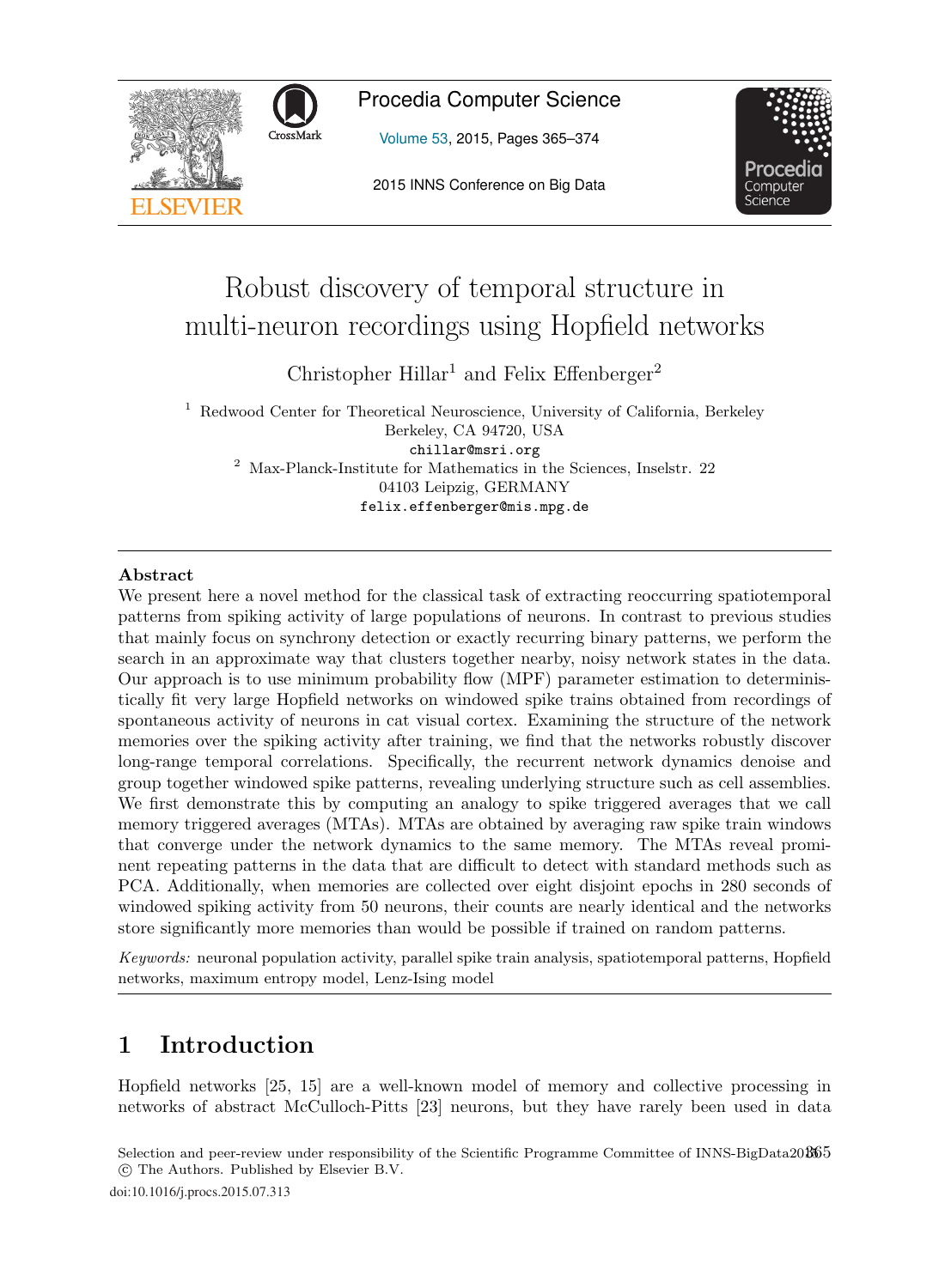science applications (although see [22]) because they have small generic pattern capacity (scaling linearly in the number of neurons) and are difficult to train, especially on noisy data. Recently, however, it has been demonstrated that super-linear storage in Hopfield [14] and Hopfield-like [11, 20, 17, 8] networks is possible for special classes of patterns and network connectivity. Moreover, advances in parameter estimation [33] allow the fitting of large models [13].

Additionally, several studies in neuroscience [30, 32, 10, 18] have shown the importance and ubiquity of the underlying discrete probabilistic model in the Hopfield network: the Lenz-Ising model of statistical physics [16]. Also, so-called "deep network" architectures, which have similar underlying maximum entropy models of data, have made a resurgence in the fields of machine learning [2] and, more recently, computer vision and image modeling [28, 19].

Here, we extend the maximum entropy approach by fitting high-dimensional Hopfield network models to electrophysiological recordings of windowed spontaneous activity in cat primary visual cortex area 18. In contrast to the majority of previously published studies [12, 27, 9, 26, 21], our method is not limited to detection of synchrony or exactly recurring patterns of neural activity, but is able to find recurring patterns in an approximate way. Before explaining our precise setup (in Section 3) and findings in detail (in Section 4), we first give theoretical background on Hopfield networks and outline the recent discoveries of efficient estimation and super-linear capacity that underlie the feasibility of our approach.

### **2 Background**

Lenz-Ising model. Our starting point is the non-ferromagnetic Lenz-Ising model from statistical physics [16], more generally called a Markov random field in the machine learning literature, and the underlying probability distribution of a fully observable *Boltzmann machine* [1]. This discrete probability distribution has as states all length  $n$  column binary vectors, with the probability of a particular state  $\mathbf{x} = (x_1, \ldots, x_n) \in \{0, 1\}^n$  being

$$
p_{\mathbf{x}} = \frac{1}{Z} \exp\left(\sum_{i < j} J_{ij} x_i x_j - \sum_i \theta_i x_i\right) = \frac{1}{Z} \exp(-E_{\mathbf{x}}),\tag{1}
$$

in which  $J \in \mathbb{R}^{n \times n}$  is a real symmetric matrix with zero diagonal (the *weight matrix*), the column vector  $\theta \in \mathbb{R}^n$  is a bias or threshold term, and  $Z = \sum_{\mathbf{x}} exp(-E_{\mathbf{x}})$  is the partition function (which normalizes  $\mathbf{p} = (p_{\mathbf{x}})_{\mathbf{x} \in \{0,1\}^n}$  to sum to 1). Typically, the expression inside the exponential of (1) is viewed as the negative of a quadratic energy function,

$$
E_{\mathbf{x}} = -\frac{1}{2}\mathbf{x}^{\top}\mathbf{J}\mathbf{x} + \theta^{\top}\mathbf{x}.\tag{2}
$$

Thus, states  $\bf{x}$  with low energy (2) appear most often under sampling from (1). It follows from basic theory [6] that the distribution defined by (1) is the maximum entropy distribution on binary vectors given its first and second order statistics (mean and covariance).

**Hopfield network.** A Hopfield network is a recurrent network of binary nodes (representing spiking neurons) with deterministic dynamics that act to minimize an energy given by Eq. (2). Formally, the network on n nodes  $\{1,\ldots,n\}$  consists of a symmetric weight matrix  $\mathbf{J} \in \mathbb{R}^{n \times n}$  and a threshold vector  $\theta \in \mathbb{R}^n$ . The possible *states* of the network are the same as those of the Lenz-Ising model.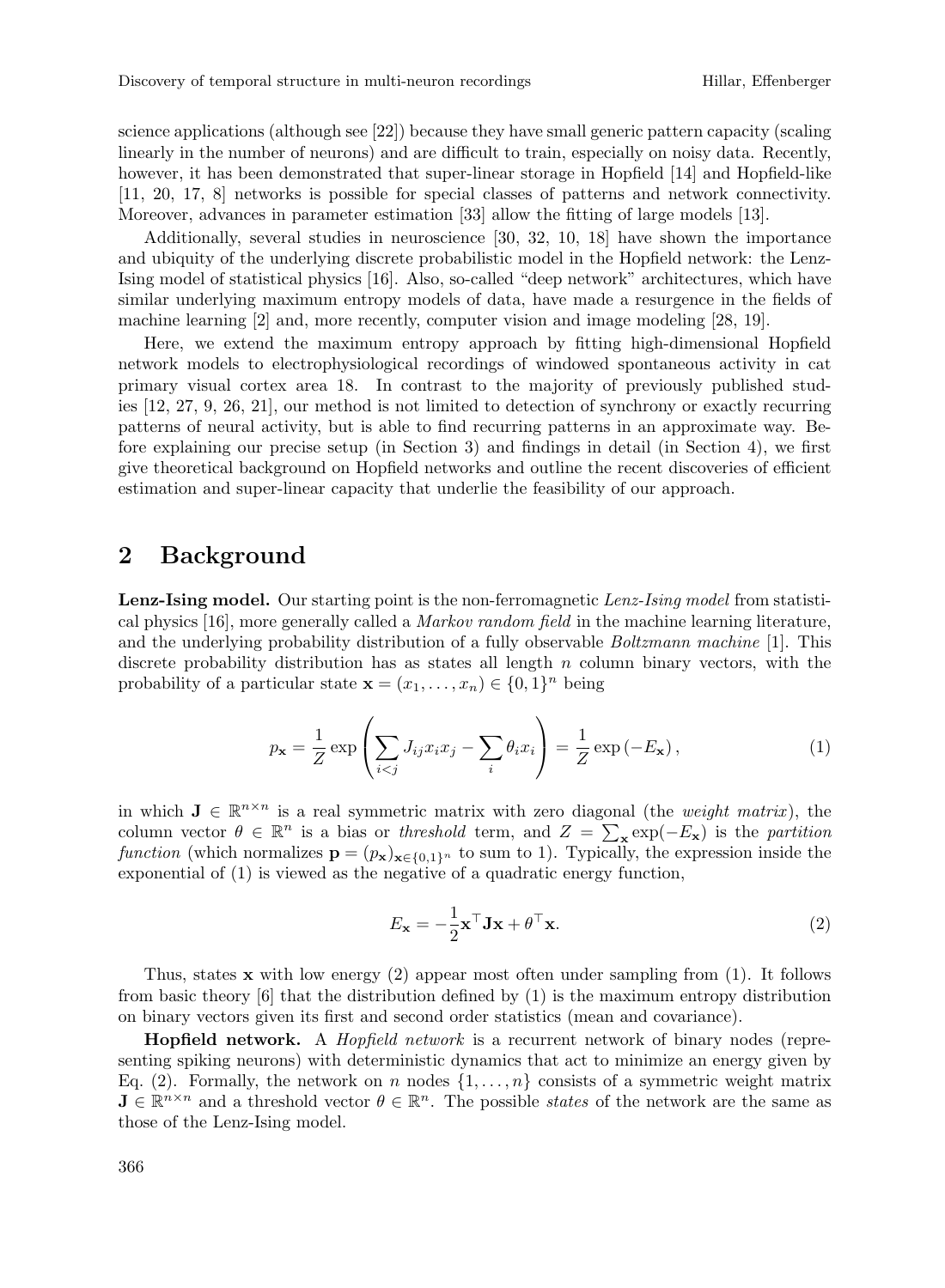

Figure 1: **Small Hopfield network / noisy learning ability**. **Left**: A 3-node Hopfield network with weight matrix **J** and zero threshold vector  $\theta$ . A state vector **x** =  $(x_1, x_2, x_3)$ has energy  $E_x$  as labeled on the y-axis of the diagram. Arrows represent one iteration of the network dynamics; i.e.  $x_1, x_2$ , and  $x_3$  are updated by Eq. (3) in the order of the clockwise arrow. Resulting memories / fixed-points **x**<sup>∗</sup> are indicated by blue circles. **Right**: Example of noisy learning in a network trained on many corrupted versions of eighty 4096-bit  $(64 \times 64)$  binary fingerprints [13]. Clockwise from top left: One sample of 30% corrupted fingerprint shown during learning, novel 40% corrupted fingerprint shown to network after training, result of one iteration of dynamics on novel pattern, and converged memory identical to original fingerprint.

A dynamics update of state **x** in a Hopfield network consists of replacing each  $x_i$  in **x** with:

$$
x_i = \begin{cases} 1 & \text{if } \sum_{j \neq i} J_{ij} x_j > \theta_i, \\ 0 & \text{otherwise.} \end{cases}
$$
 (3)

The update given by Eq. (3) is inspired by computations exhibited in neurons [23, 29]; and a model neuron with such an update rule is called a linear threshold McCulloch-Pitts neuron.

A fundamental property of Hopfield networks is that asynchronous dynamics updates, Eq. (3), do not increase energy  $E_x$ . Thus, after a finite number of updates, each initial state **x** converges to a fixed-point **x**<sup>∗</sup> (also called memory) of the dynamics. Intuitively, the dynamics is an inference technique, producing the most probable nearby memory given a noisy version.

A basic problem is to construct Hopfield networks with a given set X of binary patterns as memories (i.e. local minima of  $E_x$ ). Such networks are useful for memory denoising since corrupted versions of patterns in  $X$  converge through the dynamics to the originals (e.g. Fig. 1).

**Minimum probability flow learning.** To estimate the parameters of the Hopfield network, we use the recently developed *minimum probability flow* (MPF) technique [33, 13] for fitting parameterized distributions that avoids computation of the partition function Z.

Applied to estimating the parameters in an Lenz-Ising model / Hopfield network, Eq. (1), the minimum probability flow objective function [33, 13] is:

$$
K_X(\mathbf{J}, \theta) = \sum_{\mathbf{x} \in X} \sum_{\mathbf{x}' \in \mathcal{N}(\mathbf{x})} \exp\left(\frac{E_{\mathbf{x}} - E_{\mathbf{x}'}}{2}\right). \tag{4}
$$

Here, the *neighborhood*  $\mathcal{N}(\mathbf{x})$  of **x** consists of those binary vectors which are Hamming distance 1 away from **x** (i.e. those **x** with exactly one bit different from **x**).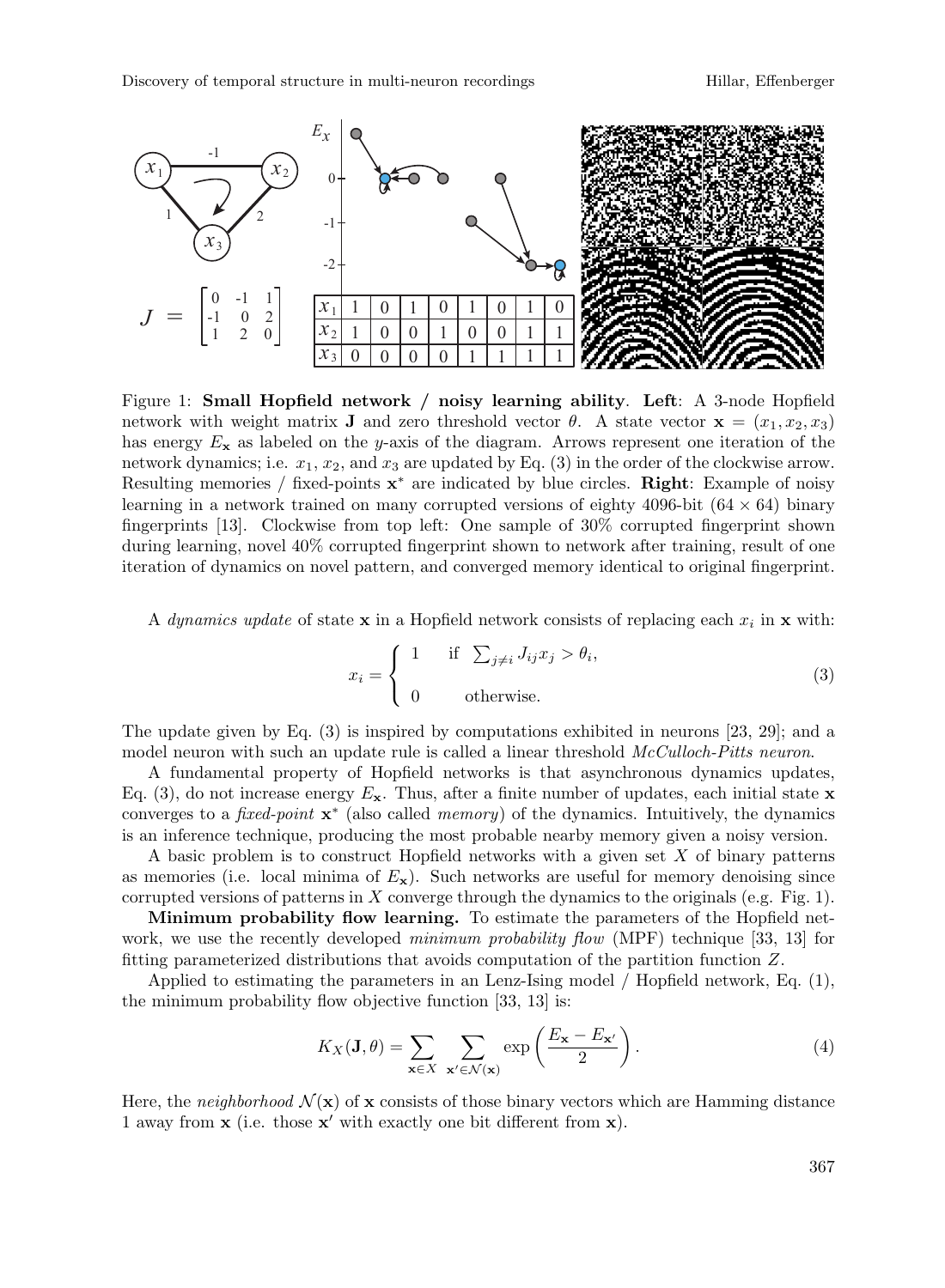The function in (4) is infinitely differentiable, jointly convex in the parameters, consists of only order  $O(|X|n)$  terms, and can be minimized using standard gradient-based methods. Here, we use the limited-memory Broyden-Fletcher-Goldfarb-Shanno algorithm [24] to minimize (4).

Notice also that when  $K_X$  is small, the energy differences  $E_x - E_{x'}$  between points **x** in the dataset X and patterns **x**' in single-flip neighborhoods  $\mathcal{N}(\mathbf{x})$  will be negative, making **x** a fixedpoint of the Hopfield dynamics. Importantly for applications, much more is true: minimizing (4) given a storable set of patterns X will determine a Hopfield network storing those patterns as robust memories [13]. Moreover, the MPF objective function can naturally be turned into an online, neurologically plausible learning rule [13, 14].

It was found in [13] that when compared with classical techniques for Hopfield pattern storage, minimizing the MPF objective function provides superior efficiency and generalization. Another surprising discovery was that MPF learning can store patterns, unsupervised, from highly corrupted or noisy versions. This finding is illustrated visually in Fig. 1 for a "noisy fingerprints" example and in Fig. 3 for revealing patterns in a neural recording of spontaneous spiking activity from area 18 in cat primary visual cortex.

**Super-linear capacity in Hopfield networks.** Hopfield showed experimentally that .15n binary patterns (generated uniformly at random) can be stored in an n-node network if some fixed percentage of errors in a recovered pattern were tolerated [15]. Since then, improved methods to fit Hopfield networks have been developed; e.g., [4]. Independent of the method, however, arguments of Cover [7] can be used to show that the number of generic (or "randomly generated") patterns robustly storable in a Hopfield network with n nodes is at most  $2n$ , although the exact value is presently unknown (it is  $\lt 1.7n$  from experiments in [13]). Here, "robustly stored" means that the dynamics is capable of recovering the pattern even if it is corrupted by a fixed, positive fraction of its bits.

Nonetheless, it is still possible for certain Hopfield networks to have exponentially large collections of highly structured ("non-random") memories. In fact, theoretical and experimental evidence suggest that Hopfield networks usually have exponentially many memories (fixedpoints of the dynamics). For instance, drawing weight strengths for the model randomly from a normal distribution makes n-node networks with  $\approx 1.22^n$  fixed-points asymptotically [34].

Although a generic Hopfield network has exponential capacity, its basins of attraction are shallow and difficult to predetermine from network weights, leading many researchers to speculate that such *spurious minima* are to be avoided. The theorem below [14] shows however that special connectivity structures can create networks with robust memories in a large number of useful combinatorial configurations (e.g. cliques in graphs).

**Theorem 1**. There are *n*-node Hopfield networks that robustly store  $\frac{2^{\sqrt{2n}+\frac{1}{4}}}{n^{1/4}\sqrt{\pi}}$  memories.

One can also interpret the robustness aspect of Theorem 1 as saying that these networks have large "basins of attraction" around an exponential number of memories.

Given that such networks exist, it is natural to ask whether there are non-artificial signal domains which could be analyzed using Hopfield networks and MPF parameter estimation. In fact, as demonstrated in our results section, we find super-linear capacity of networks trained on windowed spontaneous multi-electrode activity in cat primary visual cortex area 18.

### **3 Understanding the activity of large collections of neurons using Hopfield networks**

Here, we hope to shed light on the activity of spike trains in cat primary visual cortex by characterizing the windowed spontaneous activity patterns of spike trains from 50 neurons.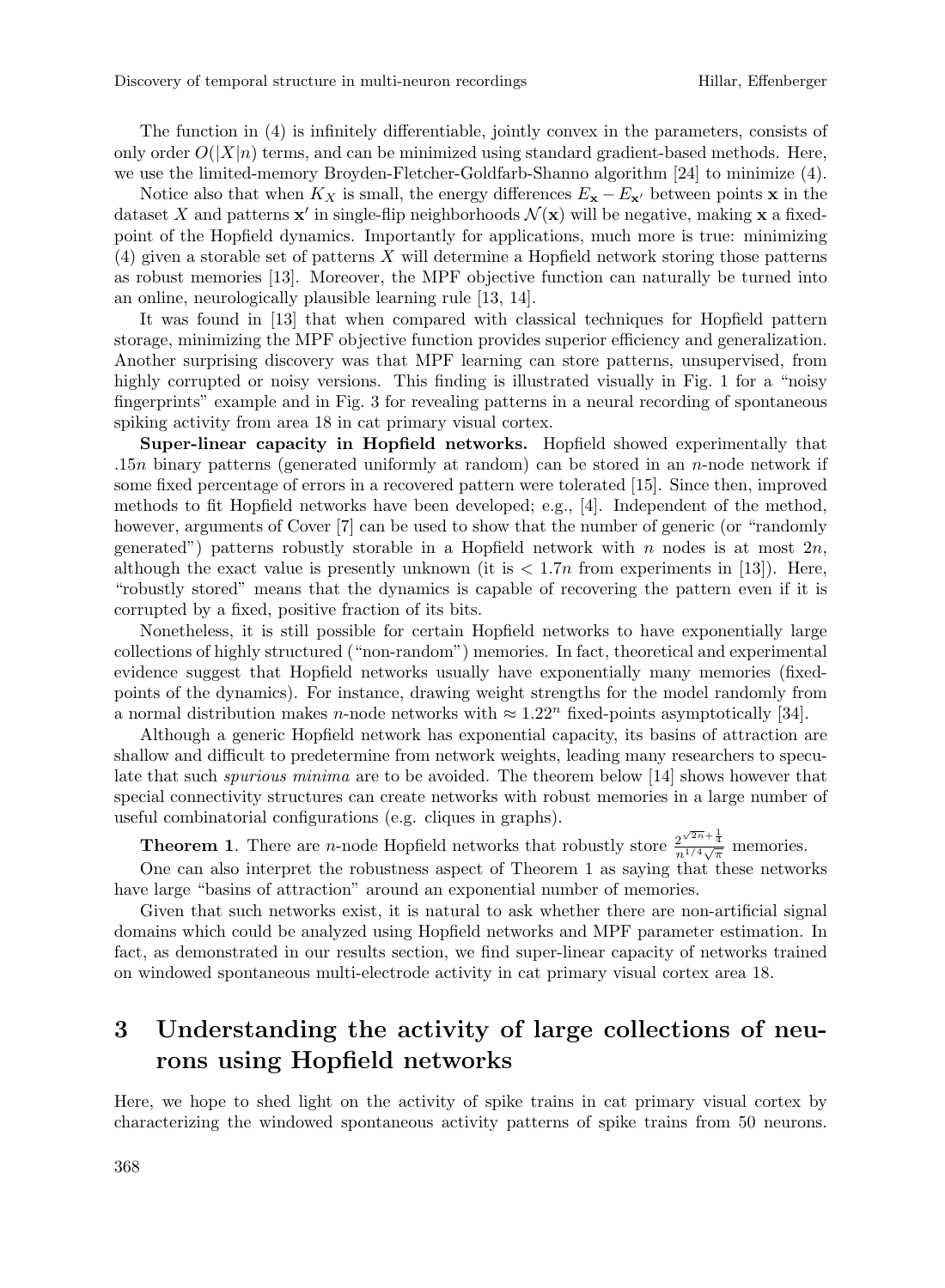

Figure 2: **Spontaneous neural activity** recorded from cat primary visual cortex. **Left**: Raster plot and PSTH showing 10 seconds of spiking activity from 50 cells (Neural data were recorded by Tim Blanche in the laboratory of Nicholas Swindale, University of British Columbia, and downloaded from the NSF-funded CRCNS Data Sharing website http://crcns.org/) **Middle**: Histological reconstruction of polytrode track through cortical layers (courtesy of [3]). **Right**: Windowing of binned neural activity. To generate training data for the Hopfield network, spiking data of N cells are first binned and then training vectors are extracted using a sliding window. Windows of length L are shifted by d bins (here, we take  $d = 1$ ), resulting in training vectors of dimension  $n = NL$ . The above illustration shows five overlapping windows.

Such a study, however, requires the estimation of Hopfield network parameters for dauntingly high-dimensional binary patterns (the largest network fit in this work has  $n = 1350$  nodes).

Instead of characterizing single time-points of neural activity as done in many previous studies, here we examine windowed versions of spike trains. In a first preprocessing step, the raw spiking data of N neurons is discretized by binning it into bins of 2 milliseconds. We then use a sliding window of length L to extract portions of the raw binned spiking data. Starting at the first bin of data, the window is advanced by 1 bin in each step, subsequently extracting the next L bins of raw data until all data are collected. This results in a large set of binary vectors of length  $n = NL$  that we use as training data for the Hopfield networks (see Fig. 2).

An important step and classical task in the exploratory analysis of large-scale neural datasets is the discovery of repeated activity patterns, so called *spatiotemporal patterns* [12]. Since neural spike train data is binary and typically noisy, standard methods such as principal (PCA) and independent (ICA) component analyses are not applicable, and previously published methods in this field either focus solely on synchrony detection (e.g. [27, 26, 21]) or assume a more or less noiseless scenario, seeking to classify exactly recurring STP in neuronal activity (apart from allowing some jitter, see e.g. [9]). Fitting Hopfield networks on windowed spike train data, we obtain networks that encode denoised versions of salient temporal spike patterns present in the data as memories. More specifically, the networks tend to group highly similar but distinct patterns not obvious in the raw data, removing many patterns occurring infrequently and most likely due to noise in the collection of data (see Fig. 3).

We aim to use this type of spike-pattern clustering to discover relationships between stimuli and neural recordings in this and other preparations. For instance, after learning a network and converging dynamics, one can compute a Hopfield memory triggered average (MTA; see Fig. 3) and relate such features of neural population activity to stimuli [35]. To compute MTAs, all spike train windows that converge to the same memory under the Hopfield network dynamics are collected and averaged.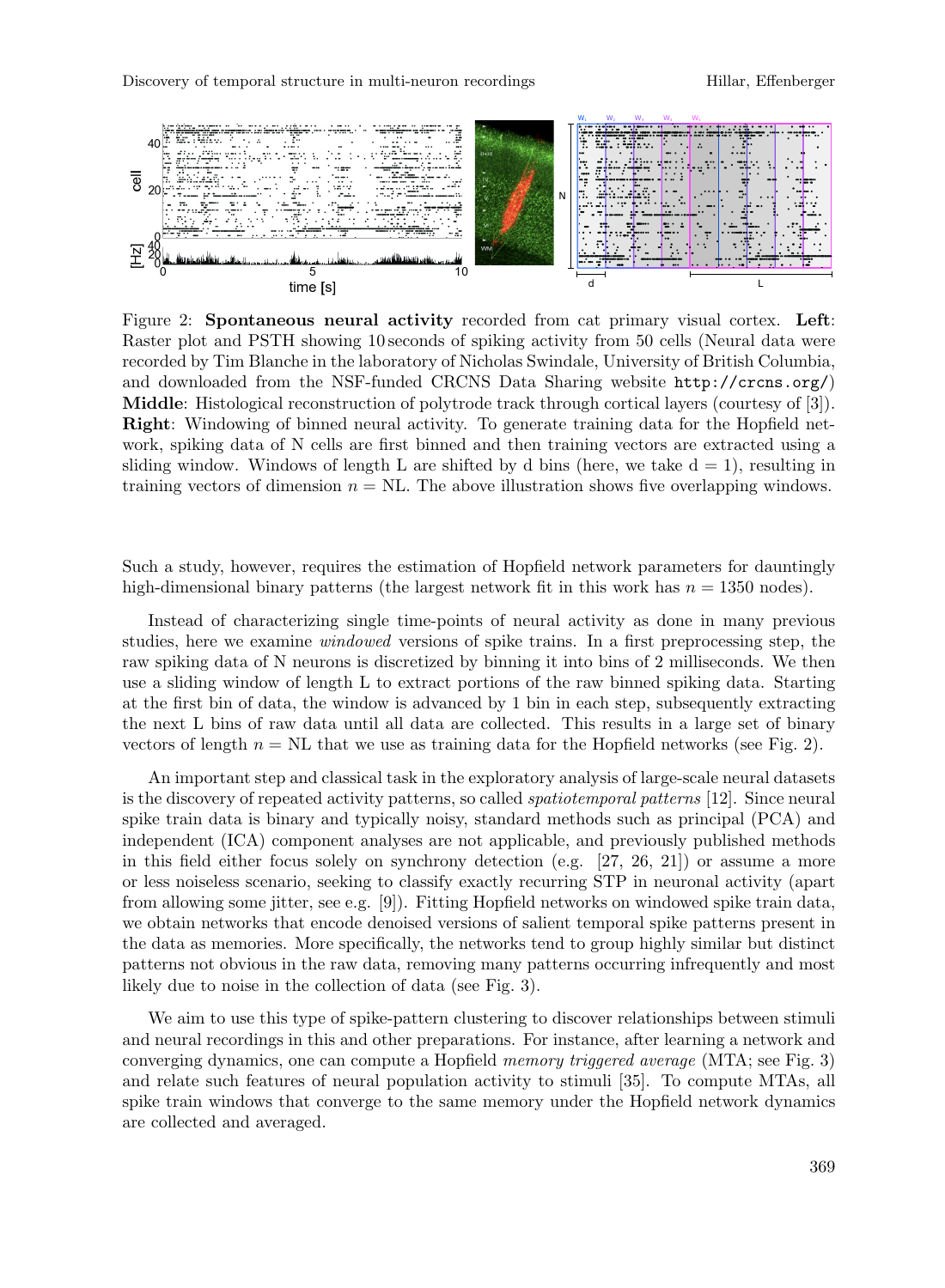

Figure 3: **Clustering multi-unit electrode recordings with Hopfield networks**. **A**: After learning an  $n = 500$ -bit Hopfield network and converging dynamics (on 30,000 contiguous 2 milisecond bins of noisy spike train data recorded from 50 neurons,  $L = 10$ ,  $N = 50$ ; see Fig. 2), a large number of states in the data that occur infrequently are summarized by a small number of patterns in the network. **B**: Due to noise, frequently occurring patterns in the raw data do not well-capture structure. **C**: Binary memories of the Hopfield network encode denoised versions of prominent patterns present in the data. **D**: By computing memory triggered averages (MTAs), i.e. by averaging all raw data windows that lead to a specific fixed-point under the dynamics, we obtain a clean version of the most salient patterns in the data, e.g. revealing cell assemblies in the MTAs of rank 11 and 100.

#### **4 Main results**

Here we make a number of observations from fitting large Hopfield networks on windowed spike trains with MPF. A first interesting observation is that the number of distinct spiking patterns occurring in windows of length L in the raw data is vast and close to the maximal number possible (Fig. 4, left). This is due to the noisy nature of the data in which many patterns occur only once (see also Fig. 3) and patterns differing by a few spikes are not identified as the same.

A Hopfield network trained on these raw patterns of data forms memories of pattern clusters that have large similarity (characterized by small number of bit flips needed to obtain one from the other). Consequently, the number of converged patterns (i.e. the memories of the Hopfield network) is much lower than the number of observed patterns (see Fig. 3A). This can be explained by the network performing a denoising of the data, grouping similar patterns together and reducing the large number of patterns occurring rarely.

Although significantly smaller than the high number of distinct patterns in the raw data, the number of memories of the Hopfield network trained on these patterns is still considerably larger than the maximal number (< 1.7NL) of memories of a Hopfield network trained on random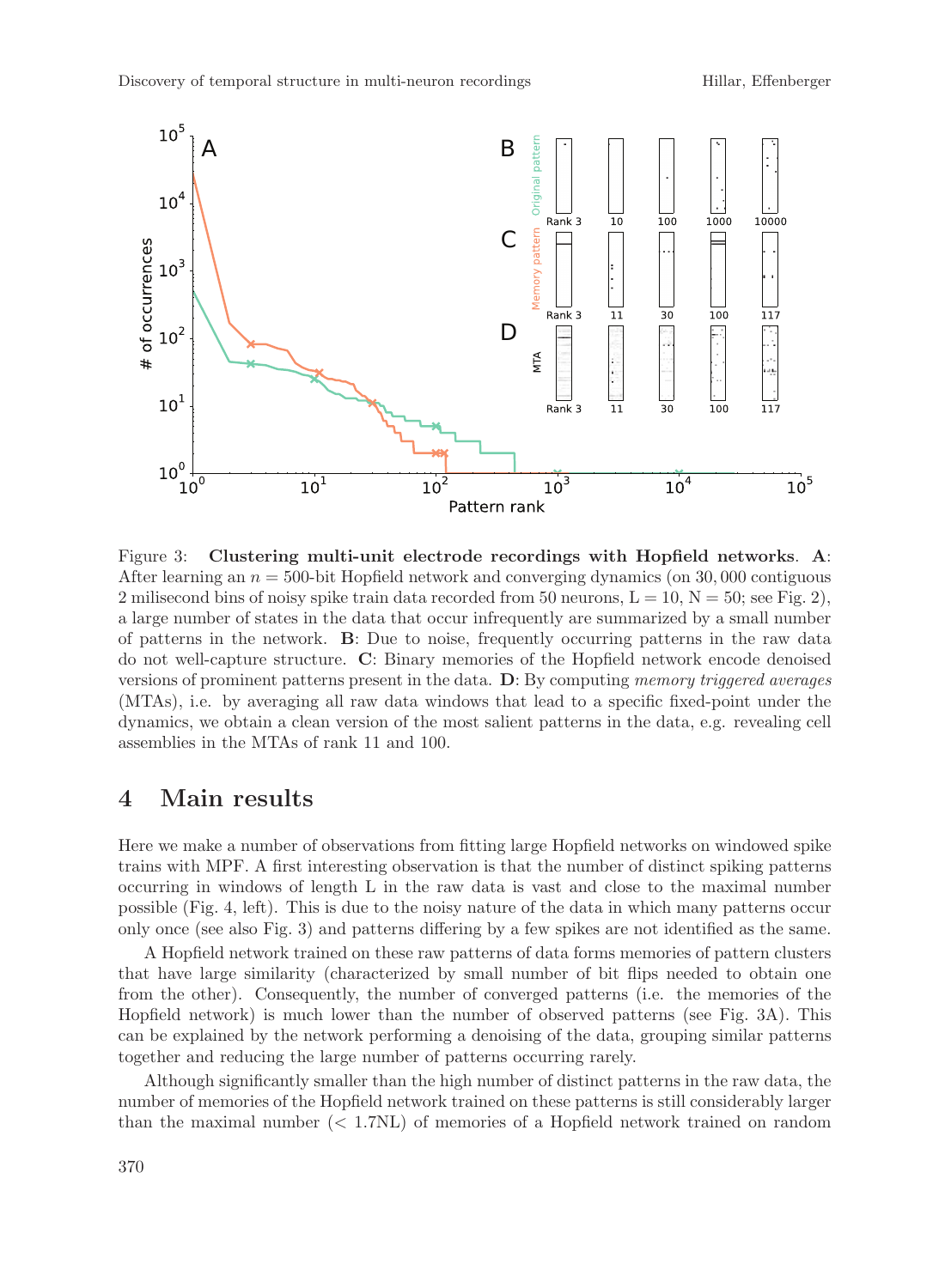

Figure 4: **Number of memories in Hopfield networks trained on spontaneous cortical activity is large, and their entropies scale linearly in window size**. **Left**: Number of patterns occurring in data recorded from 280 seconds of activity from  $N = 50$  cortical cells versus window length L (spike trains are produced from 2 milisecond binning). Empirical patterns are obtained by sampling windows of length L from raw spiking data chunked into eight disjoint epochs of 17, 500 bins corresponding to 35 seconds of recording. Converged patterns are the memories stored in the Hopfield network that correspond to iterating recurrent dynamics on raw empirical patterns until convergence. Dashed lines show the eight disjoint epochs, with thick lines showing means. The maximal number of memories in a Hopfield network with  $n =$ NL nodes when trained on random data is at most 1.7n and shown in orange. **Right**: Entropy of the sets of empirical and converged patterns versus window length L for data epochs of length 17, 500. Dashed lines represent each epoch, thick lines show means, dots represent least-squares linear fit (r-value 0.9998, p-value 5.4486 · 10<sup>-8</sup>,  $\sigma = 0.0048$ ). The maximal possible entropy  $(=\log_2 17500)$  shown as a dark grey line.

(Bernoulli) data. Importantly, this demonstrates that the spiking behavior of the neurons is not well-modeled by independent Poisson processes.

Another observation (see Fig. 4, right) is that the Shannon entropy [31] calculated for each 17,500 binned time epoch  $(35,000 \text{ milliseconds})$  of raw spiking data of  $N = 50$  cells is close to its maximal value even for small window sizes. The memories of the trained networks, on the other hand, have lower entropy. This is due to a denoising and grouping of similar patterns with the recurrent network dynamics. Strikingly, the entropy encoded is also nearly exactly linear in the window size L.

### **5 Discussion**

While being valuable as an abstract functional model, Hopfield networks have long been dismissed as serious candidates for real-world applications. The main shortcomings that have prevented the practical use of Hopfield networks are threefold: First and foremost, the quantity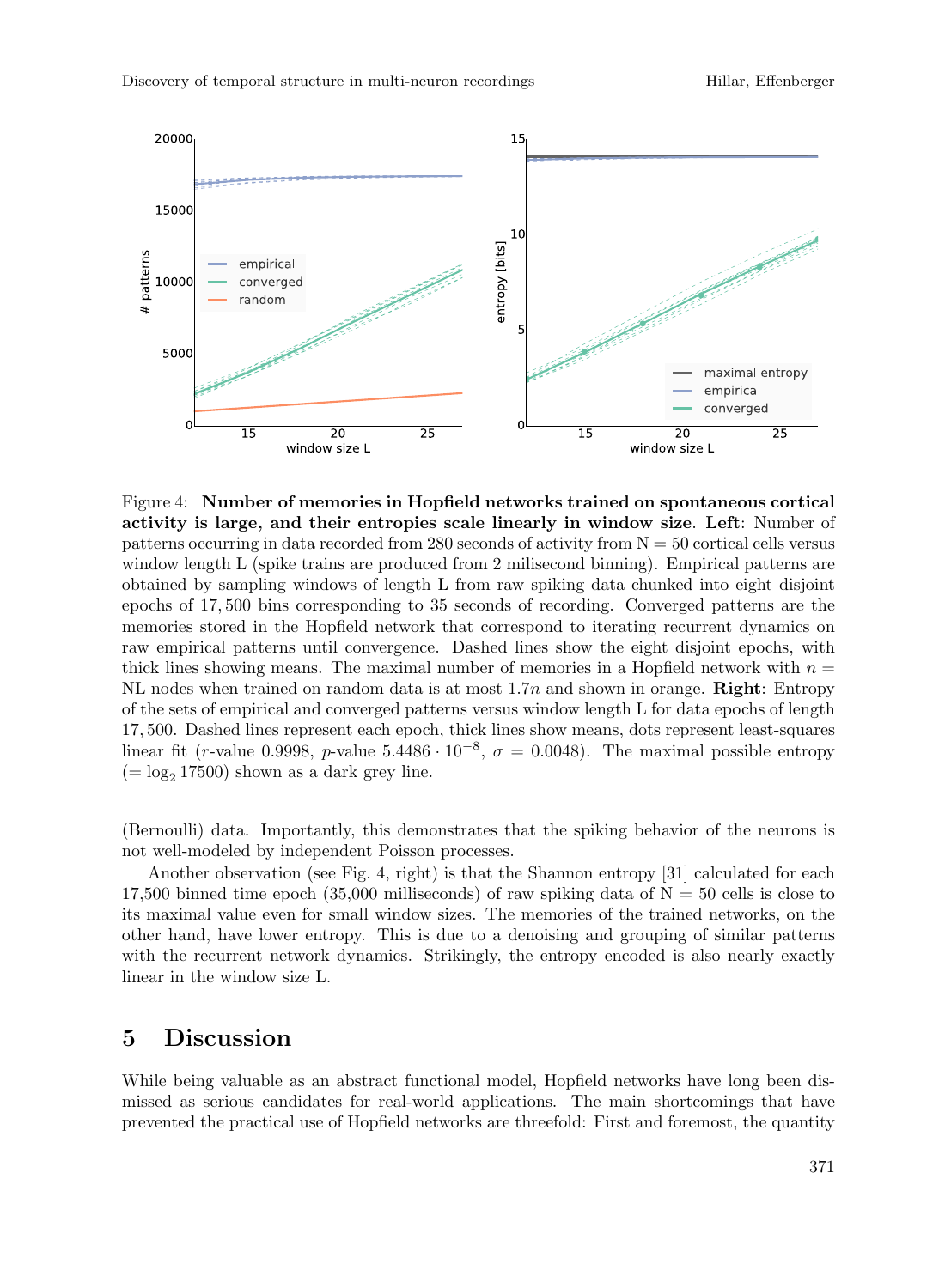Discovery of temporal structure in multi-neuron recordings Hillar, Effenberger

of generic robust memories is limited to a (small) number linear in the number  $n$  of nodes (e.g.  $0.15n$  using the original Hopfield learning rule). Secondly, the usability of Hopfield networks on noisy data was limited, since the original Hopfield learning rule requires supervised learning with clean patterns, while more advanced statistical training methods require computationally intensive iterations. Thirdly, Hopfield networks are thought to be weak models of data because many datasets have higher-order correlations that might not be captured by a second-order model (the Lenz-Ising model is determined by its means and covariances). Nonetheless, as we have demonstrated here, Hopfield networks fit to noisy binary time series data obtained from spontaneous spiking activity in cortical neurons are able to extract interesting features in the data (e.g. Fig 3CD).

The trained Hopfield networks denoise the data, grouping similar patterns together in a way that respects the underlying statistics of the data (in contrast to simple averaging methods). They are thus able to identify prominent patterns reoccurring in the dataset, possibly corrupted by noise, and eliminate the large number of spurious patterns occurring rarely (see Fig. 3). In its memories the network encodes different structural aspects of the spiking data such as prominent temporal firing sequences and cell assemblies [5] that are very difficult if not impossible to identify in the raw data or using standard methods.

Furthermore, the number of learned memories and their entropic structure show that the spiking activity of the cells is far from random (as modeled by a Bernoulli setting), in itself we believe to be a remarkable insight. Finally, we remark that fitting such high-dimensional Hopfield networks in this study was possible on standard consumer computers because of the tractability of the minimum probability flow estimation technique applied to Hopfield networks.

### **6 Conclusion**

We have shown that when Hopfield networks are trained on noisy binary time series obtained from recordings of spontaneous spiking cortical activity using minimum probability flow (MPF), robust temporal structure can be discovered. An important aspect of our techniques is that they are completely deterministic since the underlying parameter estimation algorithm is to minimize a convex function over the data. After training, we find that the number of memories in these networks is remarkably larger than possible with fitting random patterns. Moreover, we find a robust near-exact linear relationship ( $r$ -value = .9998) between window size and entropy. We conclude that Hopfield networks could prove a powerful tool for the efficient discovery of salient structure in many types of noisy binary data, including cortical spiking activity.

### **References**

- [1] D.H. Ackley, G.E. Hinton, and T.J. Sejnowski. A learning algorithm for boltzmann machines. Cognitive science, 9(1):147–169, 1985.
- [2] Y. Bengio. Learning deep architectures for AI. Foundations and trends in Machine Learning, 2(1):1–127, 2009.
- [3] Timothy J Blanche, Martin A Spacek, Jamille F Hetke, and Nicholas V Swindale. Polytrodes: highdensity silicon electrode arrays for large-scale multiunit recording. Journal of Neurophysiology, 93(5):2987–3000, 2005.
- [4] A.D. Bruce, A. Canning, B. Forrest, E. Gardner, and D.J. Wallace. Learning and memory properties in fully connected networks. In AIP Conference Proceedings, volume 151, page 65, 1986.
- [5] György Buzsáki. Neural syntax: cell assemblies, synapsembles, and readers. Neuron, 68(3):362– 385, 2010.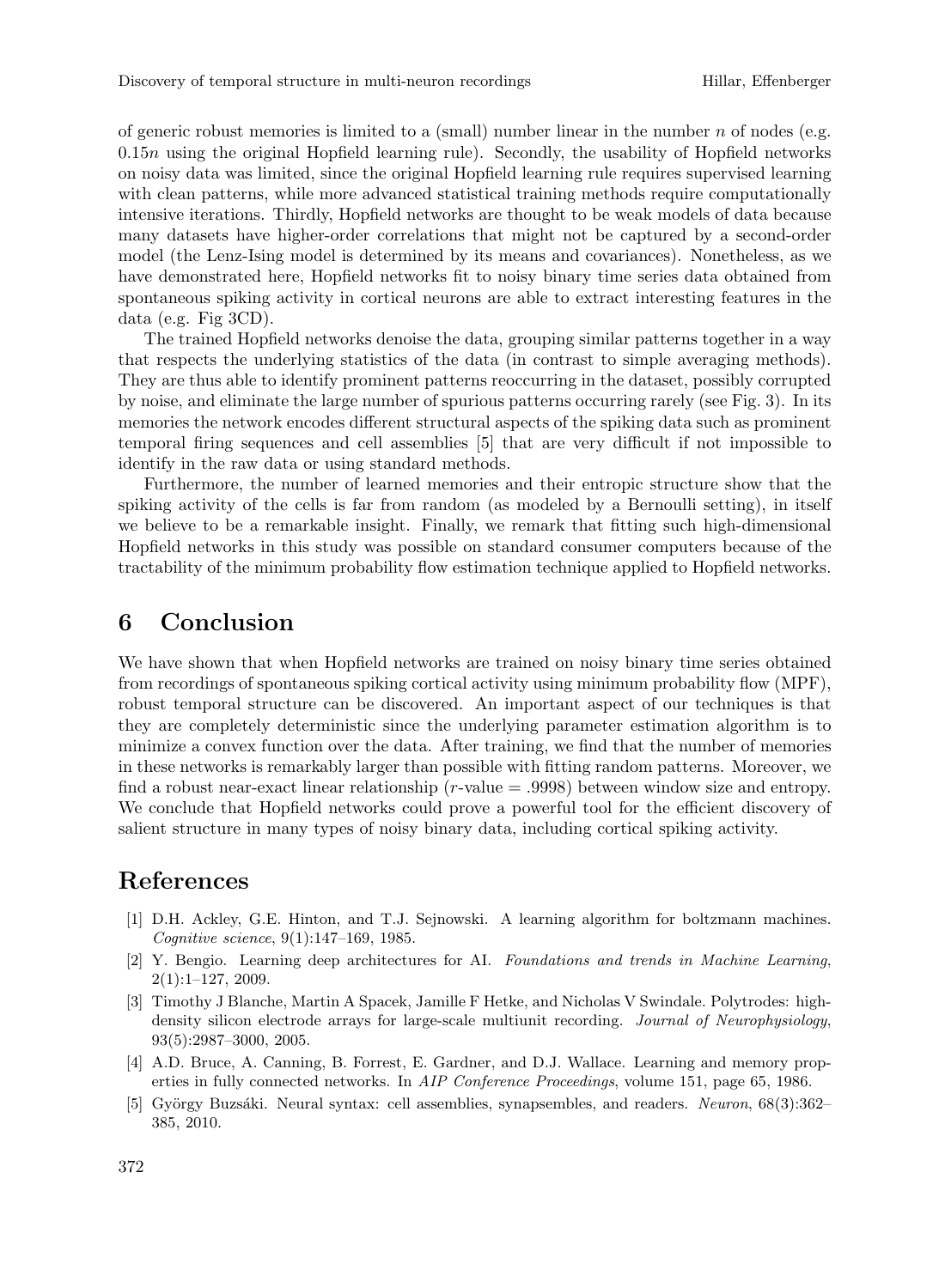- [6] Thomas Cover and Joy. Thomas. Elements of information theory. Wiley-Interscience, Hoboken, NJ, second edition, 2006.
- [7] T.M. Cover. Geometrical and statistical properties of systems of linear inequalities with applications in pattern recognition. Electronic Computers, IEEE Transactions on, (3):326–334, 1965.
- [8] C. Curto, V. Itskov, K. Morrison, Z. Roth, and J.L. Walker. Combinatorial neural codes from a mathematical coding theory perspective. Neural computation, 25(7):1891–1925, 2013.
- [9] K. S. Gansel and W. Singer. Detecting multineuronal temporal patterns in parallel spike trains. Frontiers in neuroinformatics, 6(May):18, 2012.
- [10] E. Granot-Atedgi, G. Tkačik, R. Segev, and E. Schneidman. Stimulus-dependent maximum entropy models of neural population codes. PLoS computational biology, 9(3):e1002922, 2013.
- [11] V. Gripon and C. Berrou. Sparse neural networks with large learning diversity. Neural Networks, IEEE Transactions on, 22(7):1087–1096, 2011.
- [12] S. Grün and S. Rotter. Analysis of parallel spike trains. Springer, 2010.
- [13] C. Hillar, J. Sohl-Dickstein, and K. Koepsell. Efficient and optimal Little-Hopfield auto-associative memory storage using minimum probability flow. In 4th Neural Information Processing Systems (NIPS) workshop on Discrete Optimization in Machine Learning (DISCML), 2012.
- [14] C. Hillar and N. M. Tran. Robust exponential memory in Hopfield networks.  $ArXiv$  e-prints: nlin.AO 1411.4625, 2014.
- [15] J.J. Hopfield. Neural networks and physical systems with emergent collective computational abilities. Proceedings of the National Academy of Sciences, 79(8):2554–2558, 1982.
- [16] E. Ising. Beitrag zur Theorie des Ferromagnetismus. Zeitschrift fur Physik, 31:253–258, 1925.
- [17] Amin Karbasi, Amir Hesam Salavati, and Amin Shokrollahi. Iterative learning and denoising in convolutional neural associative memories. In Proceedings of The 30th International Conference on Machine Learning, pages 445–453, 2013.
- [18] Urs Köster, Jascha Sohl-Dickstein, Charles M Gray, and Bruno A Olshausen. Modeling higherorder correlations within cortical microcolumns. PLoS computational biology, 10(7):e1003684, 2014.
- [19] A. Krizhevsky, I. Sutskever, and G. Hinton. Imagenet classification with deep convolutional neural networks. In Advances in Neural Information Processing Systems 25, pages 1106–1114, 2012.
- [20] K.R. Kumar, A.H. Salavati, and A. Shokrollahi. Exponential pattern retrieval capacity with nonbinary associative memory. In *Information Theory Workshop (ITW)*, 2011 IEEE, pages 80–84. IEEE, 2011.
- [21] V. Lopes-dos Santos, S. Ribeiro, and A. B. L. Tort. Detecting cell assemblies in large neuronal populations. Journal of neuroscience methods, 220(2):149–66, 2013.
- [22] N. Martine and T. Jean-Bernard. Neural approach for TV image compression using a Hopfield type network. In D.S. Touretzky, editor, Advances in Neural Information Processing Systems 1, pages 264–271. 1989.
- [23] W.S. McCulloch and W. Pitts. A logical calculus of the ideas immanent in nervous activity. Bulletin of mathematical biology, 5(4):115–133, 1943.
- [24] J. Nocedal. Updating quasi-newton matrices with limited storage. Mathematics of computation, 35(151):773–782, 1980.
- [25] LA Pastur and AL Figotin. Exactly soluble model of a spin glass. Sov. J. Low Temp. Phys, 3:378–383, 1977.
- [26] D. Picado-Muiño, C. Borgelt, D. Berger, G. Gerstein, and S. Grün. Finding neural assemblies with frequent item set mining. Frontiers in neuroinformatics, 7(May):9, 2013.
- [27] G. Pipa, D. W. Wheeler, W. Singer, and D. Nikolić. NeuroXidence: reliable and efficient analysis of an excess or deficiency of joint-spike events. Journal of Computational Neuroscience, 25(1):64–88, 2008.
- [28] M.A. Ranzato, A. Krizhevsky, and G.E. Hinton. Factored 3-way restricted boltzmann machines